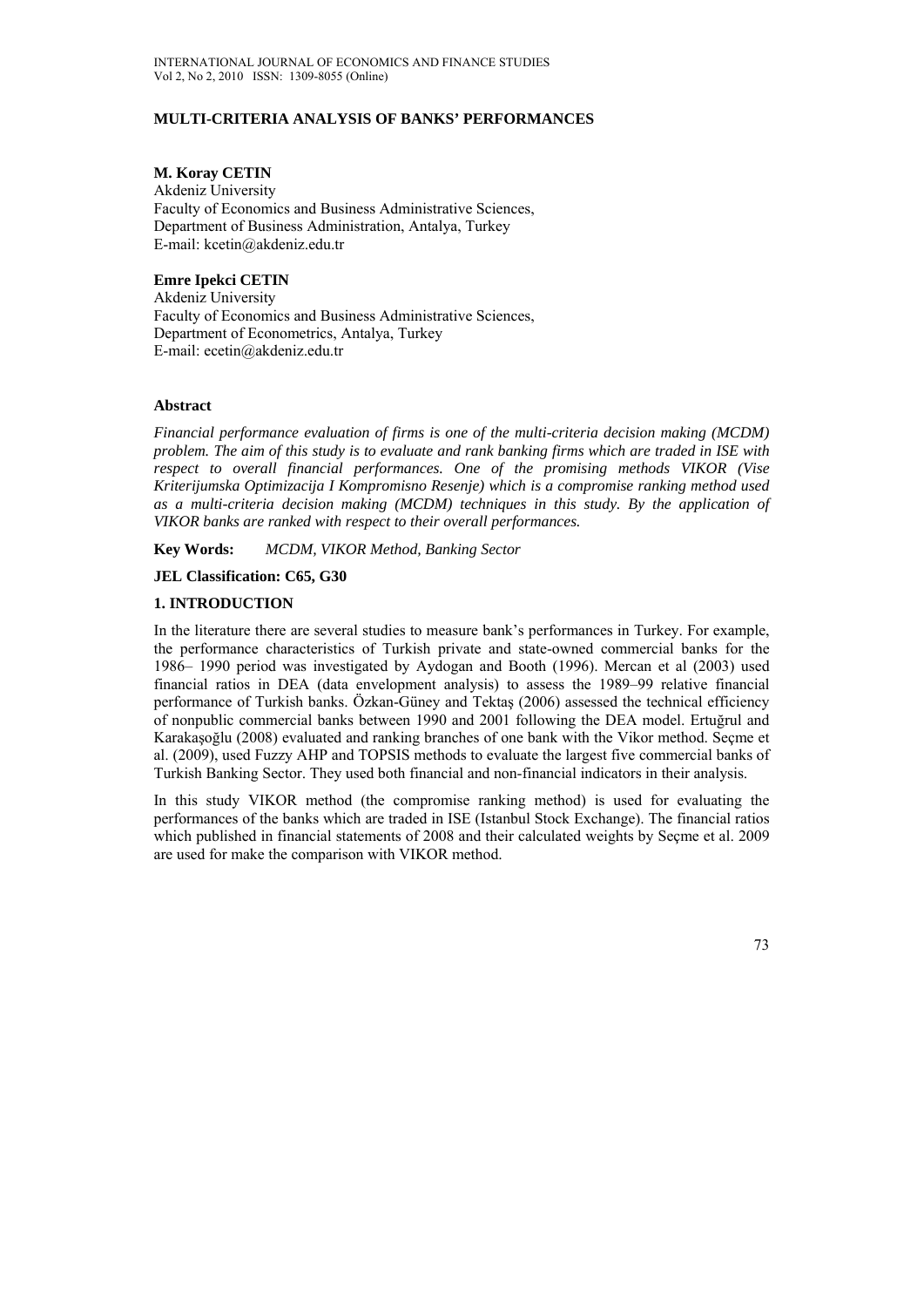#### **2. VIKOR Method**

The VIKOR Method was introduced as one applicable technique to implement within MCDM (Opricovic, 1998). The VIKOR method focuses on ranking and selecting from a set of alternatives, and determines compromise solutions for a problem with conflicting criteria, which can help the decision makers to reach a final decision (Opricovic and Tzeng, 2007).

The steps of the VIKOR Method are explained in detail below (Opricoviz and Tzeng, 2004; Opricoviz and Tzeng, 2007):

*Step 1*. Determination the best  $f_i^*$  and the worst  $f_i^-$  values of all criterion functions, i=1,2,…,n. If the ith function represents a benefit then

$$
f_i^* = \max_j f_{ij}
$$
  $f_i^- = \min_j f_{ij}$  if the i-th function represents a benefit; (1)

 $f_i^* = \min_j x f_{ij}$  *f<sub>i</sub>* =  $\max_j f_{ij}$ if the i-th function represents a cost. .

*Step 2.* Computation the values  $S_i$  and  $R_j$ , j=1,2,...,J

$$
S_{j} = \sum_{i=1}^{n} w_{i} (f_{i}^{*} - f_{ij}) / (f_{i}^{*} - f_{i}^{-}),
$$
\n
$$
R_{j} = \max_{i} [w_{i} (f_{i}^{*} - f_{ij}) / (f_{i}^{*} - f_{i}^{-})],
$$
\n(2)

Here  $w_i$  are the weights of criteria, expressing their relative importance. S

*Step 3.* Computation the values  $Q_i$ , j=1, 2... J

$$
Q_j = v(S_j - S^*)/(S^* - S^*) + (1 - v)(R_j - R^*)/(R^* - R^*)
$$
 (4)

Where

$$
S^* = \min_j S_j, \qquad \qquad S^- = \max_j S_j,
$$

$$
R^* = \min_j R_j, \qquad R^- = \max_j R_j,
$$

 $\nu$  is introduced as weight of the strategy of "the majority of criteria" (or "the maximum group utility"), here  $v = 0.5$ .

*Step 4.* Ranking the alternatives, sorting by the values S, R and Q, The results are three ranking lists.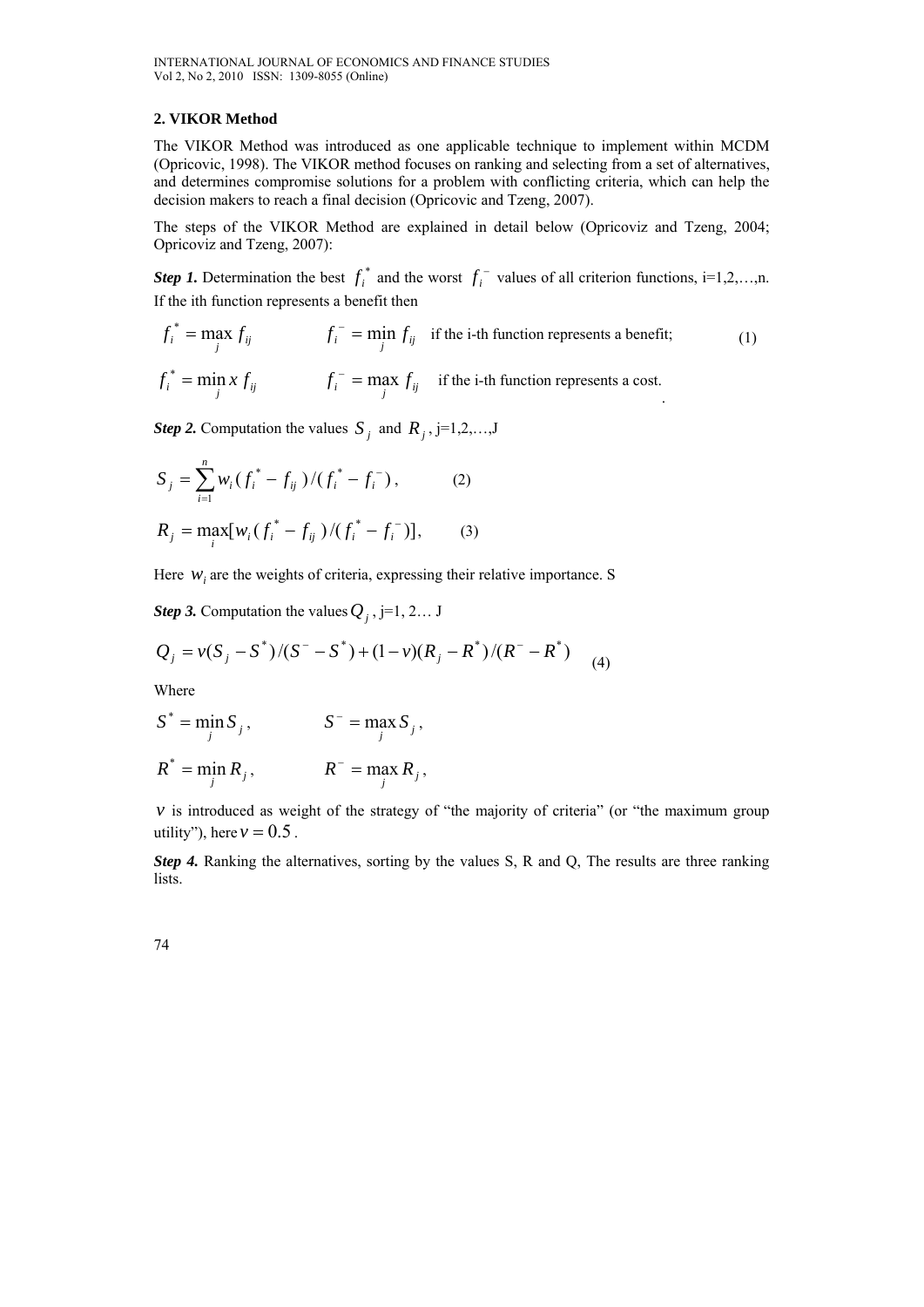*Step 5.* Proposing as a compromise solution the alternative  $(a')$  which is ranked the best by the measure Q (minimum) if the following two conditions are satisfied:

C1: "Acceptable advantage":

 $Q(a'') - Q(a') \geq DQ$  Where *a*<sup>″</sup> is the alternative  $DQ = 1/(J-1)$ ; J is the number of alternatives.

C2. "Acceptable Stability in decision making": The alternative *a*′ must also be the best ranked by *S* or/and *R*. This compromise solution is stable within a decision making process, which could be the strategy of maximum group utility (when  $v > 0.5$  is needed), or "by consensus"  $v \approx 0.5$ , or "with veto" $(v < 0.5)$ . Here, *v* is the weight of decision making strategy of maximum group utility.

# **3. APPLICATION**

It has been argued that the measurement of bank's performances is based on several criteria and those criteria are quantitative and qualitative. Quantitative criteria are financial ratios which are selected from annual reports of banks (Rakocevic and Dragasevic, 2009). This study rates the banks according to following dimensions with some financial ratios based on the year 2008: Capital adequacy, Assets quality, Profitability, Income and Expenditure Structure, Group and Sectoral Shares. In this study the relative weights which calculated with Fuzzy AHP method by Seçme et al. (2009) are used (Table 1). Criteria's weights are normalized and got the final weights.

| Main<br>criteria and<br>weights | Sub criteria and<br>weights | Final<br>weight | Main criteria<br>and weights | Sub criteria and<br>weights | Final<br>weight |
|---------------------------------|-----------------------------|-----------------|------------------------------|-----------------------------|-----------------|
| Capital                         | $E/(ARW + MRBA)$            |                 | Profitability                | NP(L)P/TA (0.684)           |                 |
| Adequacy                        | (0.546)                     | 0,1086          | (0.161)                      |                             | 0.1159          |
| (0.189)                         | E/TA (0.161)                | 0,0320          |                              | NP(L)P/E (0.316)            | 0,0536          |
|                                 | (E/FA)/TA (0.293)           | 0.0583          | Income                       | NET-II/TA (0.122)           | 0,0140          |
| Assets<br>Quality<br>(0.128)    | SP(net)/TA(0.081)           | 0,0109          | Expenditure                  | NET-II/TOP (0.232)          | 0,0266          |
|                                 | $TC/TA$ $(0.115)$           | 0.0155          | Structure                    | NON-II/TA (0.276)           | 0.0317          |
|                                 | NAL (net)/TC $(0.125)$      | 0.0168          | (0.109)                      | NON-IE/TOI<br>(0.248)       | 0.0285          |
|                                 | SRL/NAL (0.125)             | 0.0168          |                              | PCOR/TA (0.122)             | 0,0140          |
|                                 | FA/TA (0.071)               | 0.0096          | Group Share                  | TA (0.207)                  | 0.0238          |
|                                 | FCA/TA (0.083)              | 0.0112          | (0.109)                      | TC(0.450)                   | 0.0516          |
|                                 | FCL/TL (0.107)              | 0,0144          |                              | TD(0.343)                   | 0.0394          |
|                                 | NRP/E (0.143)               | 0.0193          | <b>Sectoral Share</b>        | TA (0.207)                  | 0,0279          |
|                                 | $(NBP+NOPB)/E$              |                 | (0.128)                      | TC(0.450)                   |                 |
|                                 | (0.150)                     | 0,0202          |                              |                             | 0,0606          |
| Liquidity                       | LA/TA (0.316)               | 0,0419          |                              | TD(0.343)                   | 0,0462          |
| (0.176)                         | LA/STL (0.684)              | 0,0907          |                              |                             |                 |

**Table 1:** The Relative Weights of Financial Criteria and Sub-criteria which are Used in Evaluation

(Capital adequacy: E/(ARW+MRBA): equities/(assets relative weights + market risk basis of amount), E/TA: equities/total assets, (E-FA)/TA: (equities – fixed assets)/total assets,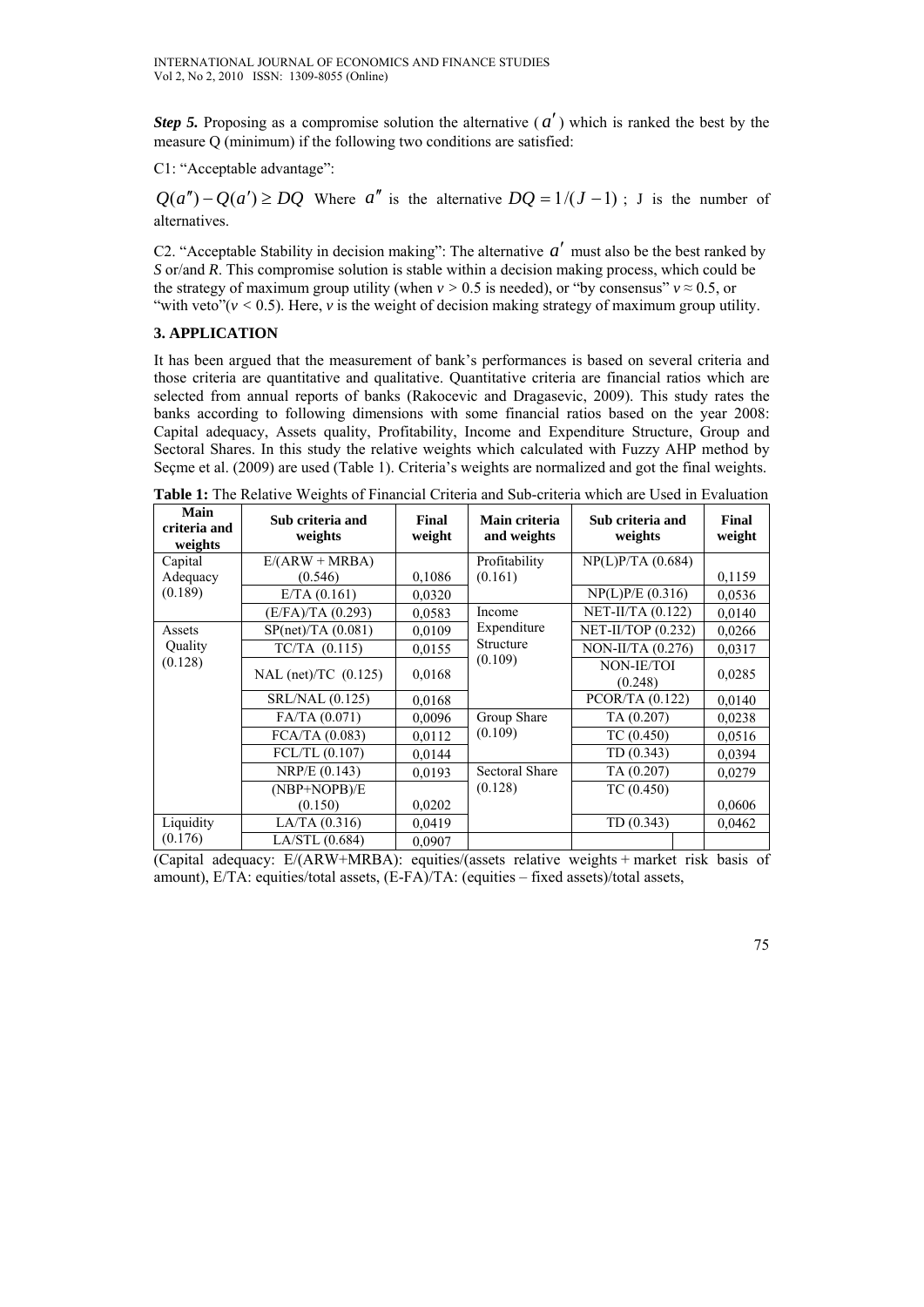INTERNATIONAL JOURNAL OF ECONOMICS AND FINANCE STUDIES Vol 2, No 2, 2010 ISSN: 1309-8055 (Online)

Assets Quality: SP (net)/TA: securities portfolio (net)/total assets, TC/TA: Total credits/total assets, NAL (net)/TC: non-accruing loans (net)/total credits, SRL/NAL: specific reserve for loans/non-accruing loans, FA/TA: fixed assets/total assets, FCA/TA: foreign currency assets/total assets, FCL/TL: foreign currency liabilities/total liabilities, NRP/E: net result position/equities, (NBP+NOBP)/E: (net balance-sheet position + net off-balance-sheet position)/equities,

Liquidity: LA/TA: liquid assets/total assets, LA/STL: liquid assets/short terms liabilities,

Profitability: NP (L)P/TA: net profit (loss) for the period/total assets, NP(L)P/E: net profit (loss) for the period/equities,

Income expenditure structure: Net-II/TA: net interest income/total assets, Net-II/TOP: net interest income/total operating profits, non-II/TA: non-interest incomes/total assets, non-IE/TOI: noninterest expenses/total operating incomes, PCOR/TA: provision for credit and other receivables/total assets,

Group share and sectoral share: TA: total assets, TC: total credits, TD: total deposits) (Seçme et al., 2009)

Thirteen Turkish banks which are traded in ISE are included in this study. They are Akbank, Alternatif Bank, Denizbank, Ekonomi Bank, Finans Bank, Fortis Bank, Garanti Bank, Halk Bank, İşbank, Şekerbank, Tekstil Bank, Vakıflar Bank and Yapı ve Kredi Bank. Although Kalkınma Bank and Turk Sınai Kalkınma Bank are traded in ISE they aren't included this study. For the purposes of deposit banks Kalkınma Bank and Turk Sınai Kalkınma Bank are dissonant.

Total 27 financial ratios of these 13 banks have gathered from the publications of the Bank Association of Turkey (www.tbb.org.tr).

| <b>Banks</b>           | S     | Rank           | R     | Rank | О     | Rank |
|------------------------|-------|----------------|-------|------|-------|------|
| Akbank                 | 0,288 | 1              | 0,070 | 4    | 0,128 | 2    |
| <b>Alternatif Bank</b> | 0,704 | 13             | 0,109 | 12   | 0,941 | 12   |
| Denizbank              | 0,547 | 7              | 0,055 | 2    | 0,311 | 4    |
| Ekonomi Bank           | 0,597 | 10             | 0,065 | 3    | 0,457 | 5    |
| Finans Bank            | 0,568 | 8              | 0,071 | 5    | 0,472 | 6    |
| Fortis Bank            | 0,574 | 9              | 0,091 | 8    | 0,640 | 10   |
| Garanti Bank           | 0,318 | $\overline{2}$ | 0,055 | 1    | 0,039 | 1    |
| Halk Bank              | 0,505 | 5              | 0,099 | 10   | 0,619 | 8    |
| Isbank                 | 0,346 | 3              | 0,080 | 6    | 0,277 | 3    |
| Sekerbank              | 0,621 | 11             | 0,093 | 9    | 0,715 | 11   |
| Tekstil Bank           | 0,671 | 12             | 0,116 | 13   | 0,960 | 13   |
| Vakıflar Bank          | 0,484 | 4              | 0,103 | 11   | 0,635 | 9    |
| Yapı ve Kredi Bank     | 0,535 | 6              | 0,091 | 7    | 0,592 | 7    |

Table 2: S, R and O scores and ranks of the Banks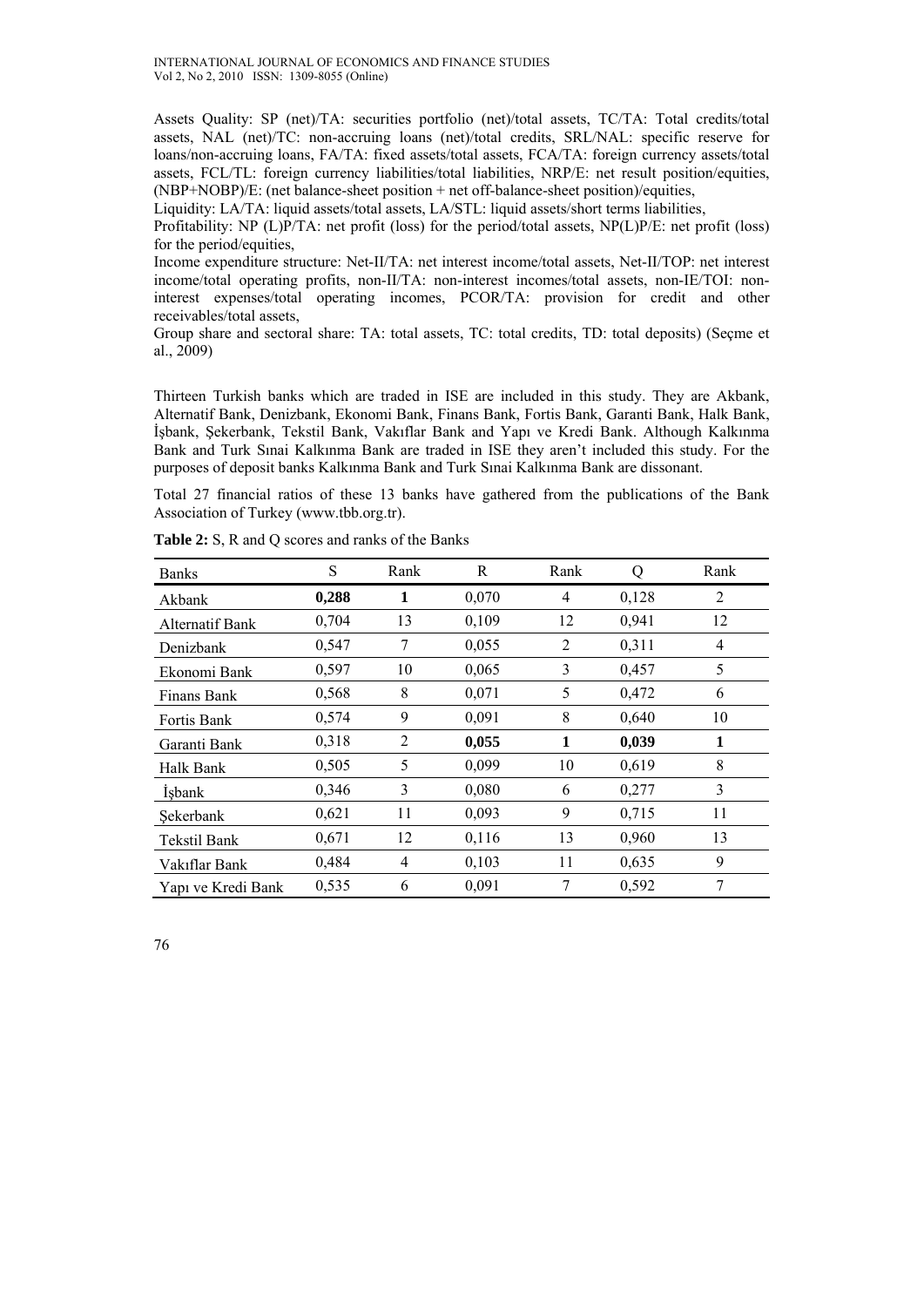Firstly the best  $f_i^*$  and the worst  $f_i^-$  values of all criterion functions are determinate from equation (1). After that with using the equation (2), (3) and (4)  $S_i$ ,  $R_i$  and  $Q_i$  are calculated for each bank  $j=1,2,...,13$ . (Q<sub>j</sub> values are computed by selecting  $v=0.5$ ). Table 2 gives the scores of banks and their corresponding rankings.

The best alternative, ranked by Q, is the one with the minimum value of Q. It can be seen that Garanti Bank is the best alternative.

Garanti Bank satisfies condition C1 and C2. Because  $Q(a'') - Q(a') = 0.128 - 0.039 = 0.089 ≥ DQ = 0.083$  and this bank is also the best ranked by R. Therefore Garanti Bank has an acceptable advantage and acceptable stability in decision making with respect to the other banks.

# **4. CONCLUSION**

There are several methods for ranking and comparing banks. Evaluating the financial performance of banks is a complicated process. Analyzing banks performances and monitoring their financial condition is important to depositors, owners, potential investors, managers and regulators (Yue, 1992). In this study banks are rated according to the financial ratios based on their results in 2008. The bank rating list was produced using, the multi-criteria analysis method, called the VIKOR. With this method, banks overall performance are evaluated and it provides rating of banks with respect to other.

After the evaluation Garanti Bank has the highest rate among thirteen banks which are traded in ISE. The main list of banks can be seen in the table especially with respect to Q.

The VIKOR method is sensitive to criteria's weights  $(w_i)$ . So the researches using VIKOR may test the result with alternative weights. Also the weight v has an important role in identifying the ranking. Further researches may compare results with setting this value between 0 and 1. The VIKOR method can also be used another sectors as a ranking methods and VIKOR method may compare with other MCDM Methods.

# **BIBLIOGRAPHY**

Aydogan Kursat and Booth G.Geoffrey (1996), "Performance Characteristics of Private and tate-Owned Banks: The Turkish Case", *Managerial Finance*, 22(10), pp.18-39.

Bank Association of Turkey (2009), www.tbb.org.tr , [Accessed 15.04.2010]

Mercan Muhammed, Reisman Arnold, Yolalan Reha and Emel Ahmet Burak (2003), "The Effect of Scale and Mode of Ownership on the Financial Performance of the Turkish Banking Sector: Results of a DEA-Based Analysis", *Socio-Economic Planning Sciences*, 37(3), pp.185-202.

Opricovic Serafim, 1998, Multicriteria Optimization of Civil Engineering System. Faculty of Civil Engineering, Belgrade.

Opricovic Serafim and Tzeng Gwo-Hshiung (2007), "Extended VIKOR Method in Comparison with Outranking Methods", *European journal of Operational Research*, 178, pp.514-529.